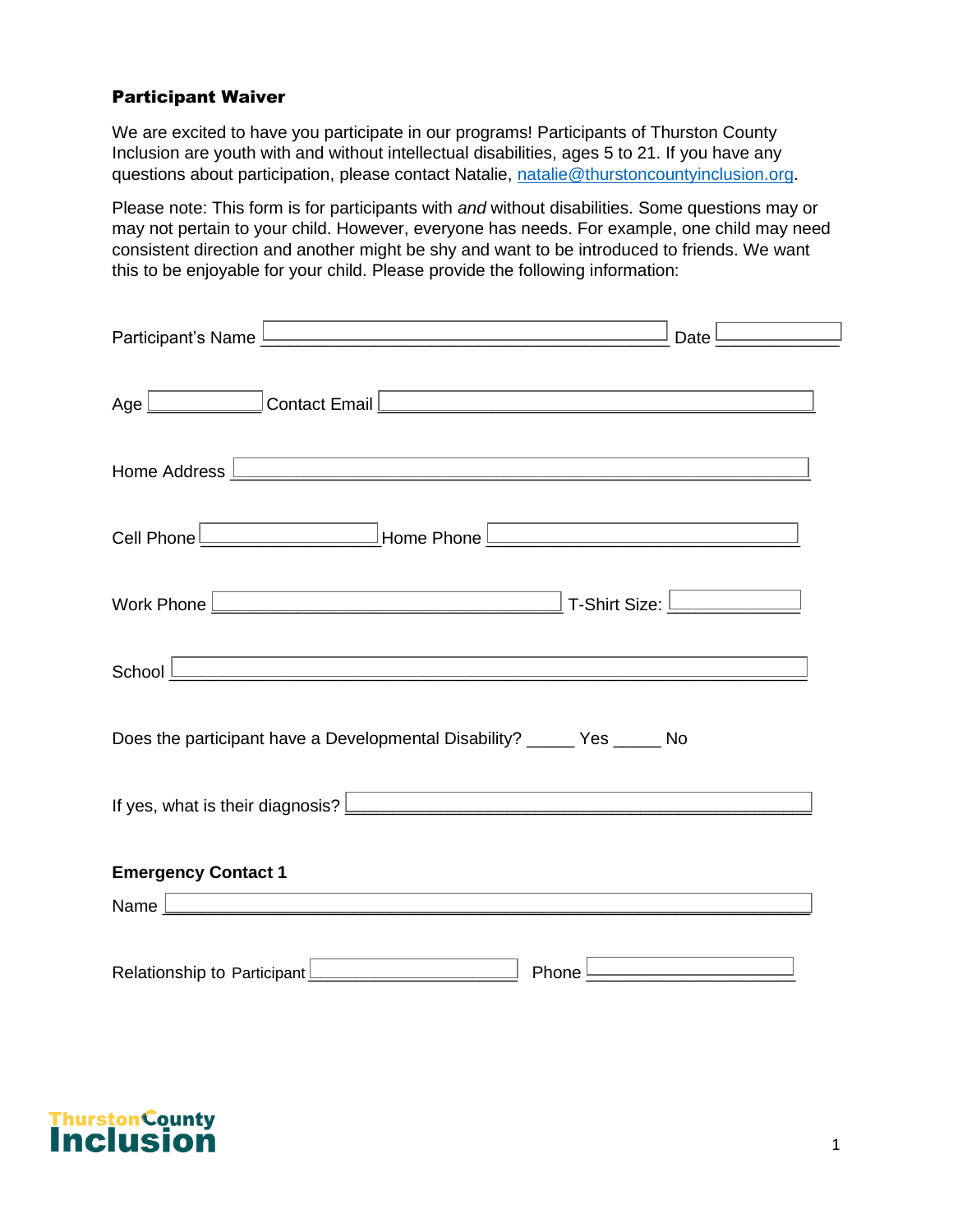# **Emergency Contact 2**

| Name                          |       |  |
|-------------------------------|-------|--|
|                               |       |  |
|                               |       |  |
| Relationship to Participant L | Phone |  |

# **Medical Information**

List of current medications:

History of seizures and instructions if you experience a seizure in programs:

List of medical concerns that Thurston County Inclusion should be aware of:

| Physician    | - Phone Number<br>$\sim$ nveicion's i<br>- ۱۳<br>nvsk |  |
|--------------|-------------------------------------------------------|--|
| $\mathbf{a}$ | ۱۱ اانان<br>. э г                                     |  |

Can the participant use the bathroom independently?  $\Box$  Yes  $\Box$  No

*Thurston County Inclusion cannot assist in the bathroom. If your child will need assistance, a parent/legal guardian/caregiver may attend with the participant.* 

Comments/Instructions:

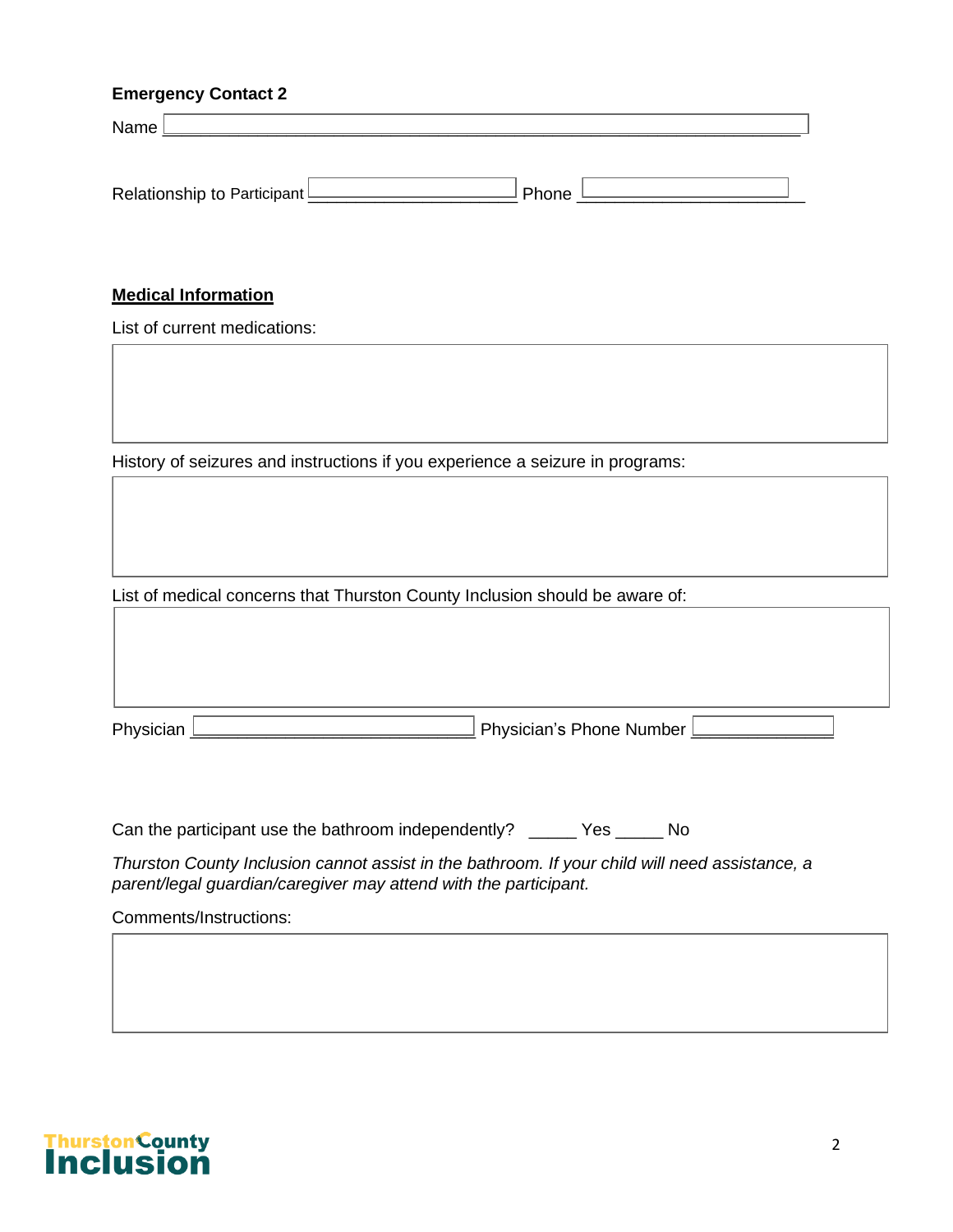| Can the participant eat/drink independently? $\Box$ Yes $\Box$ No |  |  |
|-------------------------------------------------------------------|--|--|
|                                                                   |  |  |

*Thurston County Inclusion cannot assist with feeding. If your child will need assistance, a parent/legal guardian/caregiver may attend with the participant.* 

| Does the participant have food allergies? $\boxed{\underline{\qquad}}$ Yes $\boxed{\underline{\qquad}}$ No |
|------------------------------------------------------------------------------------------------------------|
| If yes, please list/explain:                                                                               |
|                                                                                                            |
|                                                                                                            |

Please acknowledge that you will update Thurston County Inclusion if any of the information on above changes over the course of participation in Thurston County Inclusion events.

 $\perp$  Yes, I will update Thurston County Inclusion at register@thurstoncountyinclusion.org

# **Support Needs**

What supports does the participant receive at school?

Generally, what is the participant's communication style (i.e., verbal, ASL, AAC)?

Does the participant have any special interests? (i.e., favorite TV shows, toys, etc.)

Are there any specific supports that you will need from staff in programs? How can we encourage participation in programs?

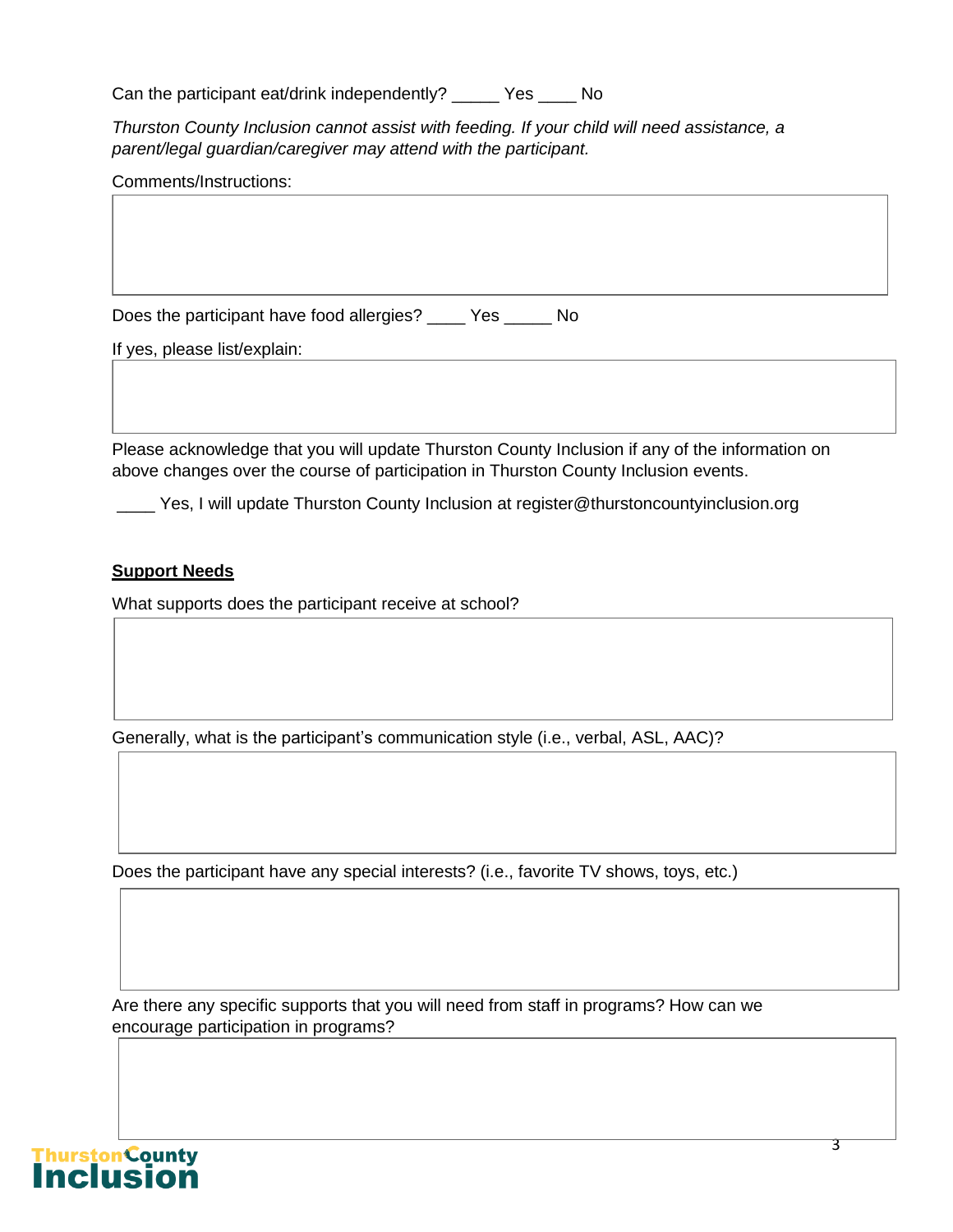Is the participant able to participate independently in a group? Does the participant need support to stay with the group?

Who is authorized to pick the participant up from programs?

Is there anything that we can do to improve the participant's experience at our programs?

Other comments/concerns:

#### **Medical Release**

In the event of a medical emergency, I allow Thurston County Inclusion's staff to contact needed medical attention, including 911 and transport to a hospital. I give permission to the medical personnel to administer care to me. I will not hold Thurston County Inclusion liable for injuries or illness that may occur during programs.

| Signature:     | Date $\lfloor$ |
|----------------|----------------|
| Full Name: $L$ |                |
|                |                |

Signature of Parent/Legal Guardian if Participant is Under 18:

Signature: \_\_\_\_\_\_\_\_\_\_\_\_\_\_\_\_\_\_\_\_\_\_\_\_\_\_\_\_\_\_\_\_\_\_\_\_\_\_\_\_\_\_\_\_\_\_\_ Date \_\_\_\_\_\_\_\_\_\_\_\_\_\_\_

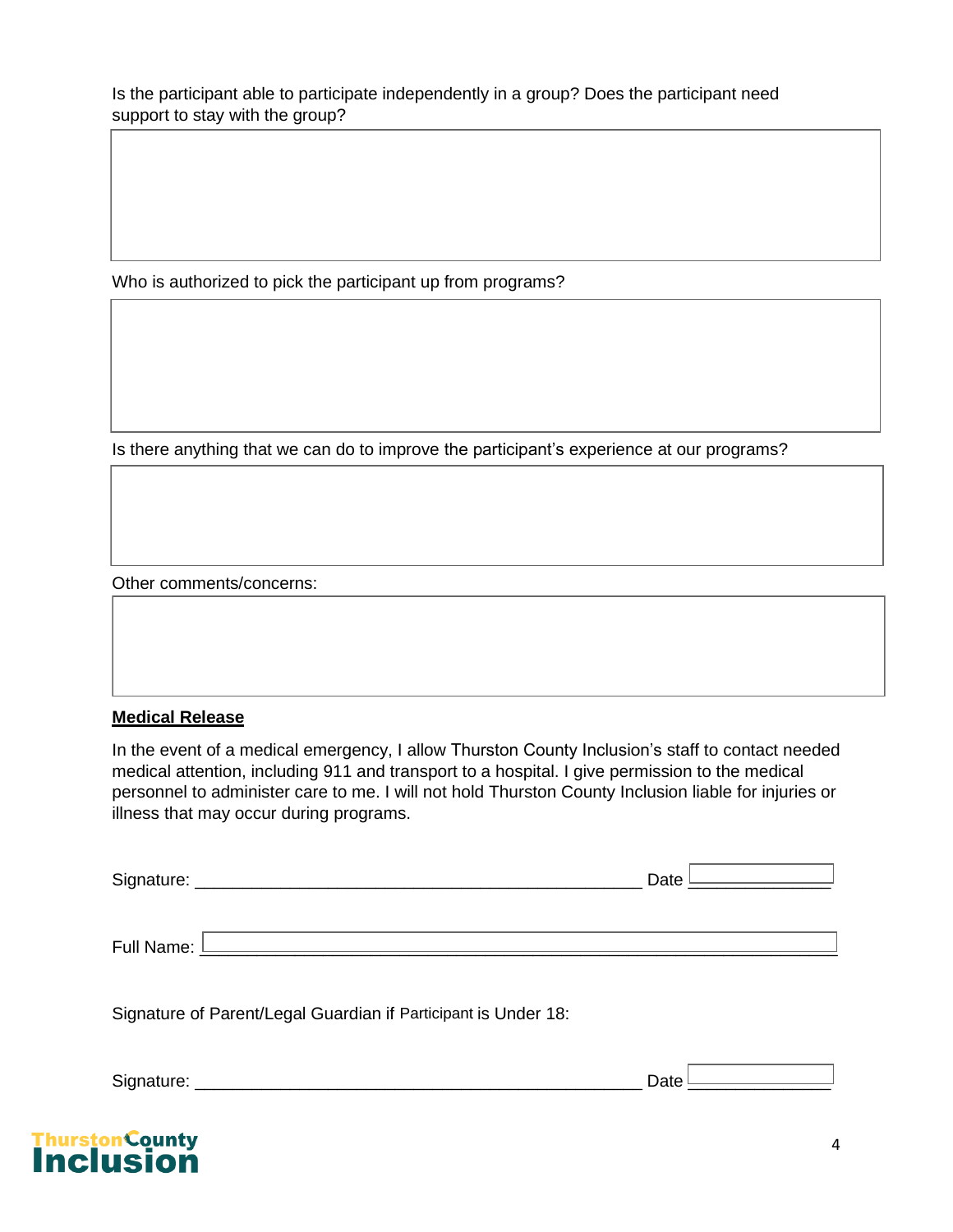# **Release of Liability**

Our goal at Thurston County Inclusion is to provide each and every one of our participants with a safe experience during all activities offered.

In return for being allowed to participate in Thurston County Inclusion programs and all related activities ("Participant Activities"), the undersigned Participant or Parent/Legal Guardian of Participant if Participant is under age 18 (hereafter referred to using "I", "me", or "my") releases and agrees not to sue the Thurston County Inclusion or its officers, directors, employees, subcontractors, sponsors, agents and affiliates ("the Organization") from all present and future claims that may be made by me, my family, estate, heirs, or assigns for property damage, personal injury, or wrongful death arising as a result of my participation in the Participant Activities wherever, whenever, or however the same may occur present and future claims that may be made by me, my family, estate, heirs, or assigns for property damage, personal injury, or wrongful death arising as a result of my participation in the Participant Activities wherever, whenever, or however the same may occur. For the safety of all parties participating in activities at Thurston County Inclusion, please read the terms detailed below, and complete all fields below and provide a signature confirming your understanding and agreement to all terms herein.

- 1. If I am under the age of 18, I must have a parent or legal guardian complete any required registration documents and this liability release form before I will be allowed to participate in activities.
- 2. Participation in the use of any of the equipment on the premises is solely at my risk and liability (or parent/legal guardian if under the age of 18).
- 3. Every effort will be made by Thurston County Inclusion to ensure safe use of all equipment by participants, but Thurston County Inclusion will not accept liability for any injury or damages that the participants/volunteers may suffer related to the premises of Thurston County Inclusion, or activities sponsored by Thurston County Inclusion. I understand and agree that the Organization are not responsible for any injury or property damage arising out of the Participant Activities, even if caused by their ordinary negligence or otherwise.
- 4. In the case of injury, any cost incurred from the emergency medical treatment or medical transportation to a local hospital will solely be my responsibility (or parent/legal guardian if under the age of 18). I understand that participation in the Participant Activities involves certain risks, including, but not limited to, serious injury and death. I am voluntarily participating in the Participant Activities with knowledge of the danger involved and I agree to accept all risks of participation.
- 5. I understand that this document is intended to be as broad and inclusive as permitted by the laws of the state in which the Participant Activities take place and agree that if any portion of this Agreement is invalid, the remainder will continue in full legal force and effect.
- 6. Any personal belongings of the Participant or the legal guardian that enter the premises of Thurston County Inclusion remain my sole responsibility. Thurston County Inclusion shall not be responsible for lost, stolen, or damaged property or belongings.
- 7. I also understand that this document is a contract which grants certain rights to and eliminates the liability of the Organization.

Signature: \_\_\_\_\_\_\_\_\_\_\_\_\_\_\_\_\_\_\_\_\_\_\_\_\_\_\_\_\_\_\_\_\_\_\_\_\_\_\_\_\_\_\_\_\_\_\_ Date \_\_\_\_\_\_\_\_\_\_\_\_\_\_\_